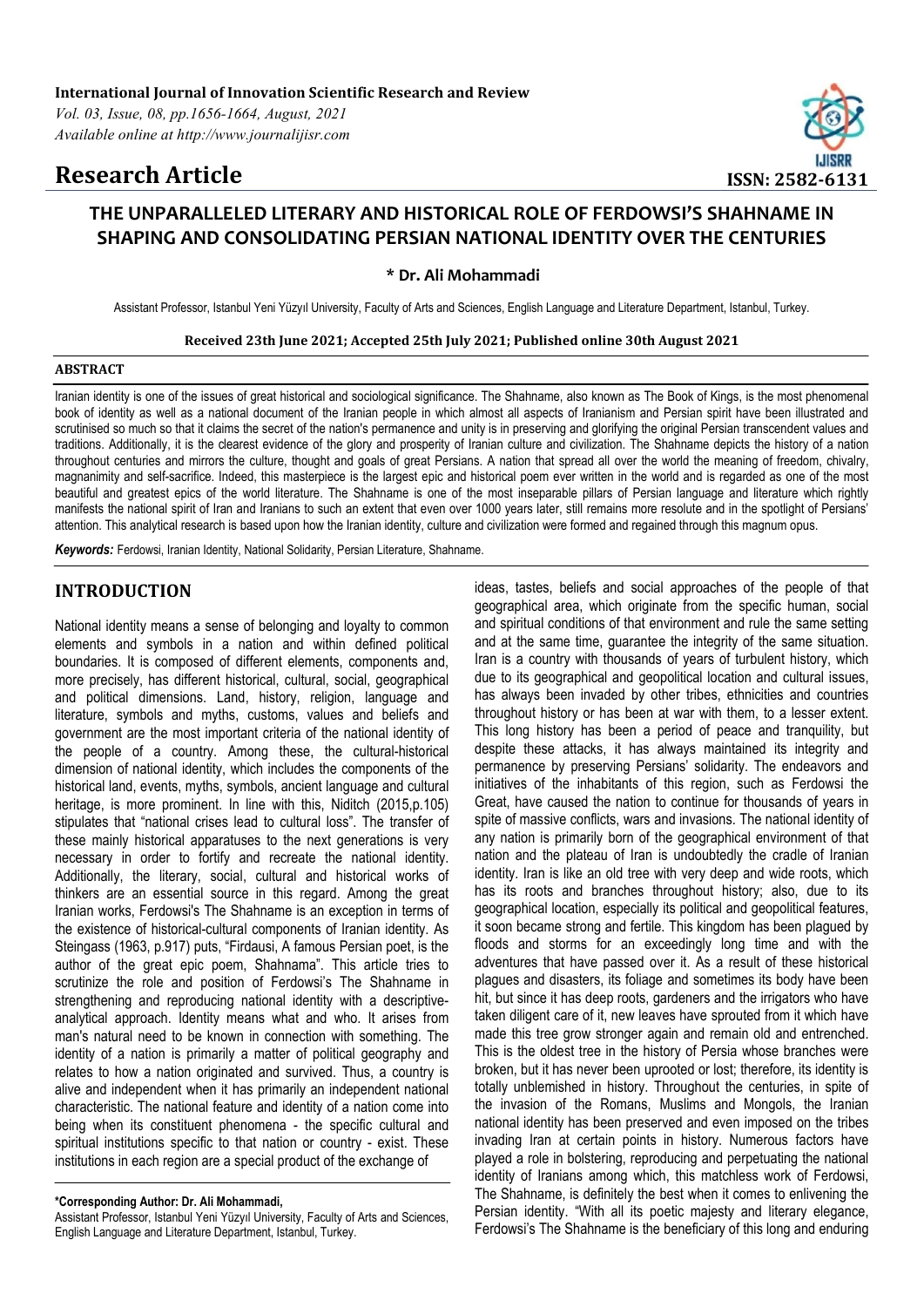tradition of epic poetry" (Dabashi, 2019, p.38). The Shahname is a rich source of common Iranian heritage in which the steadiness of Iranian identity can be observed from the world of myths and epics. Ferdowsi has undoubtedly played a vital role in reviving the Persian identity. The content of The Shahname is of features that have triggered national identity to continue to this day. In The Shahname, as expect of an utterly epic poem, nearly all aspects of Iranian life, civilization and culture have been presented along with the ideals and aspirations of its people. The Shahname is the manifestation of the ethnic life of a nation that has accumulated experiences, taste and intellectual capital for many years. It has gained a tremendous amount of spirituality during its continuous and glorious history. Iranians, whether as a nation, Persian, Tajik, Ajam or any other name, have long had their own identity and originality. They owe the perpetuation and survival of their national identity to their great scholars such as Ferdowsi. In this article, an attempt has been made to analyze the unique role and impact of Ferdowsi's The Shahname in consolidating, recreating and propagating the modules of Iranian identity with a descriptive-analytical approach. With respect to the rich nature of The Shahname, Daryaee (2002, p.1) upholds, "The text contains much information in regard to the Persian epic, the Xwadaynamag, "Book of Kings." The Shahname, Book of Kings, a thousandyear-old epic poem holds the record of the longest poem by a single author and is considered the most influential book in Persian language as it helped its survival against the Arabic language. It is about 60,000 rhyming couplets. Additionally, there is a metrical rhyme to it which lends itself for all sorts of occasions for describing battle scenes, romances, banquets, hunting, etc. Furthermore, it helps the audience memorise this poem which was crucial for its inner longevity and passing it on. It is twice as long if not longer than Iliad and Odyssey put together. There have been always questions about Ferdowsi and The Shahname some of which are as follows: Who was Ferdowsi? Why did he write this book? What is The Shahname about? Why is it so important for Persian speakers? Why is it almost impossible to translate completely? De Blois (2004, p.100) argues, "Abu1-Qasim Firdausi, the author of the Iranian national epic, is arguably the greatest of all Persian poets". He was born in 940 and died in 1020. The year 2020 was his 1,000th anniversary. It is interesting to know that Ferdowsi means "Paradise" and both words are from the same root. When the Arab Muslims took over, there was a shift from P to F because there is no P sound in Arabic. So, Pardisi or Paradise in English became Ferdowsi Parsi became Farsi the Persians who fled to India, still call themselves Parsis and practice the religion of Zoroastrianism. Ferdowsi was born in the city of Toos near modern city of Mashhad in Northeastern Iran in a well-off family of landed gentry and he spent his entire adult life writing this book showing remarkable patience and dedication. By the time 30 years later when Ferdowsi had finished his book and was ready to present it to the monarch, there was a new King on the throne named the Sultan Mahmood Ghaznavi. There are also many accounts that, say, Sultan Mahmud had promised Ferdowsi that for every verse or line, he would give him a gold coin which makes it 60,000 gold coins altogether. It should also be noted that Ferdowsi had many enemies in the court. For instance, when he came to present the book in the court, some courtiers warned the ministers to make sure that he received 60,000 silver coins. Ferdowsi was extremely insulted that he went to the bath house and ordered some drinks all around and gave away all the silver coins to those who were there. It can also be hypothesized that politics and courtiers were involved. Of course, Sultan Mahmood heard of this and was furious and Ferdowsi went into his hiding. By the time people told Sultan Mahmood that this is an extremely precious, unique book and you really ought to put your name to this since this book will immortalise your reign, he sent his courtiers to Ferdowsi to make amends. A caravan of gold coins and silver spices were sent by the cortege; however, once they arrived at Ferdowsi's home, they saw people taking Ferdowsi's corpse out to the graveyard. It was too late indeed. Subsequently, he never saw that promised fortune and died a poor man although he did not start life being poor because he was a landed Gentry, but that's the account we have today. Ferdowsi collected these events or stories and put them into verse to make it easy for people to memorize. Today, we have about 60,000 rhyming verses. He also filled the missing part to make it into a single coherent narrative form by fictionalizing some historical events to fit his somewhat nationalistic viewpoint. For example, Ferdowsi claims that Alexander is half-Iranian. As for Ferdowsi, it might be asked, "Why would he spend his entire life on a single project?" As a matter of fact, this is 10th Century. There is no TV or the internet. Ferdowsi said, "I suffered past 30 years to build a palace of words and no wind or rain can damage; people will praise my name for generations to come." A Thousand years later, he is not only remembered, but loved by millions of Persian speakers all over the world. Nevertheless, more than a personal legacy or financial awards, Ferdowsi had a greater motivation. Two hundred years before he was born, The Arab Muslims had conquered Persia and most people were converted from Zoroastrian to Islam. Arabic replaced the Persian forcibly as a formal language and local cultures and customs were slowly dying out. Persian myths and stories were replaced by myths and stories from the Quran. Grogan (2014, p.24) delineates that, "the biggest cultural shift in Persian history was undoubtedly the Arab invasions of the seventh century which ended the reign of the Zoroastrian Sassanids and brought a new religion, new dynasties and new formulations of Persian identity". Thus, Ferdowsi had a really serious job in hand. He had to save the language, the myths, the stories and customs. Today, he is considered the father of Persian language more important than Shakespeare in English. If you compare the Persian language and Iran with Arabic and Egypt, you will find out why Ferdowsi is so revered and held in high esteem by all Persians. Egypt completely got Arabized while Persian language is still spoken by more than a twohundred million people all around the world. In fact, The Shahname is written in the Khorasani dialect, which is in Eastern Iran, Northwestern Afghanistan and Central Asia, close to modern-day Dari Persian spoken in Afghanistan or Tajik in Central Asia. The amazing thing about The Shahname is that modern Persian speakers have no problem understanding this one-thousand-year-old book. Some attributed this to The Shahname itself for keeping the language pretty much the same. On the other hand, in English, Beowulf was written around the same time, but looks like a completely different language, closer to Icelandic than English. Canterburry Tales was written four centuries later. Even Shakespeare's language is rather baffling for most English speakers today; nonetheless, Persian speakers today have no problem with the language of The Shahname so much so that they can understand it almost 90 to 95 percent. Considering the ever-living attribute of this book, Talattof (2015, p.204) underlines, The Shahname is living proof that the Persian past had remained alive in the national collective memory and it was only awaiting a genius like Ferdowsi, who crystallized it in a poem of unsurpassed vigor and beauty and gave the Persians a monumental national epic and a sturdy pillar of their identity. Ferdowsi's language, its music and its meter provided the model for the epic poetry of heroic kind in Persian poetry that was imitated by a large number of poets in different ages as late as the twentieth century. As a whole, Persian is associated with Iran, but modern Persian as we know today developed in the area known as Bakhteria or Balkh region close to the Oxus River. Ferdowsi lived during the Samanids dynasty, which was based in Bukhara, modern-day Uzbekistan and later Ghaznavid, which was based in Ghazne, modern-day Afghanistan. In both courts, the Persian language was spoken, perhaps due to its distance from Baghdad, which was the center of Islamic culture. The Shahname covers some six thousand years of history of Iran and Central Asia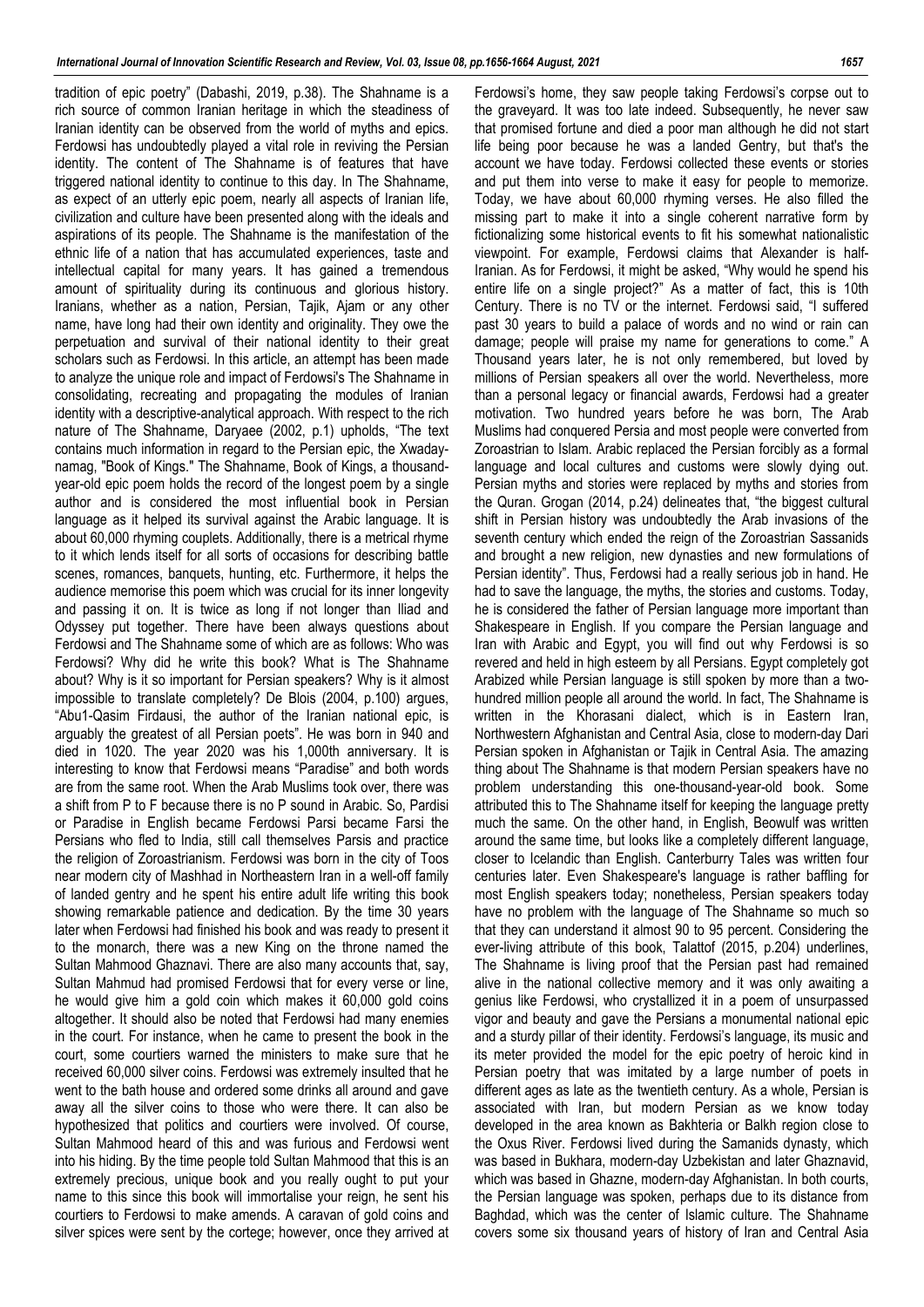from the first humans to the arrival of Muslim Arabs in 650. It has three sections: mythical, heroic and historical or beginning, middle and end, so to speak. The mythical section is pretty short and deals with creation of first people and the discovery of fire, Zoroastrianism and Agriculture. The interesting thing in this section is Zahhak, the Arab King, with two snakes growing on each shoulder feeding on human brain, a bit similar to Lord Voldemort in Harry Potter. In this section, people live for thousands of years similar to those in the Jewish Bible. Another main Iranian historical event The Shahname turns to is the celebration of Nowruz. The origin of Nowruz, the Persian New Year, is explained in this section. As for the content, The Shahname mirrors multiple Persian battles with their enemies, as Swietochowski & Carboni (1994, p.86) stated, "much of the Persian epic is taken up with the wars between Iran and Turan (Iran stretching to the Oxus River and Turan consisting of the Turkic populated region east of it". The world is divided into three kingdoms: IRAN, which is Central Asia, Turan, which is Anatolia and the Caucasus. The conflict between IRAN and Turan takes center stage in the next section which is the heroic part containing 60% of the book that is mainly about one family of heroes. The historical section deals with historical events from Alexander's Invasion to The Arab invasion in 650 AD. Western readers might jump to the section of Alexander, of course fictionalized by Ferdowsi as half-Persian and half-Greek. According to Ferdowsi, Alexander's mother is a Greek princess, but after the Iranian King sleeps with her, he is repulsed by her bad breath that the king decides to send her back to Greece. Here, Ferdowsi is really taking revenge on the endless insults from The Greeks over the centuries about the Persians as their cultural-historical rivals. The young man, Alexander, takes revenge a few years later and conquers Persia. In this section, the main hero is Bahram Choobin along with some good and terrible kings. It ends when the Arab Muslims show up to replace the throne with the religious Altar. Ferdowsi at this point is 65 years old and tells that he will not die for people will remember him forever as in:

Az in pas namiram ke man zende'am = From now on, I will never die for I am alive

Ke tokhme sokhan ra parakande'am = Since I have spread the seeds of speech everywhere

This is what Ferdowsi said when he submitted this masterpiece. This guarantees my immortality. It seems as if he wanted to make a name for himself; he was very conscious right from the beginning. He says I am going to do this, and my name will live on forever and of course, he ends that way to this great monument. Put it differently, Ferdowsi accentuates that he built a high Palace that will never disappear; no rain no wind will destroy it. In reality, he knew what he was writing; he was writing for posterity; this is just another wonderful literary tapa to create the sort of idea that the ruler has to patronise the poet because they are mutually dependant. He believes that the ruler needs the poet and the poet needs ruler. As mentioned above, The Shahname literally means book of Kings dealing with a lot of glory, pride, violence and wars. Despite peaceful periods, war appears constant in this book due to Iran's geographical setting. The Persians were at the crossroad between Rome, China, Arabia, Central Asia and India. Therefore, anyone moving between these places had to go through Iran. It is like living in a corridor. Thus, keeping your land from invasion becomes the most important priority. In actuality, the narrative centers on keeping the Persians safe. The land seems quite barren for the most part except Cypress trees. All the handsome men are like Cypress tree and gorgeous women are like the Moon, Ferdowsi puts. As for being in time, Ferdowsi believes in dualism, good and evil. Iran and Turan, just and unjust Kings. He believes in cyclical nature of life as kings come and go. Despite his fatalistic view, he also believes in change through wisdom. His message is: life being so short and good times end quickly. It is clear Ferdowsi thinks of legacy as a very vital property in life as he spent all his life to do just that. As for Mazdak, the Socialist, who lived in ancient Iran thousands of years before Marx, Ferdowsi introduces Mazdak as an egalitarian philosopher and informer; he demands justice and equality for the poor, nevertheless, he is killed ultimately for his modern views.

### **Theoretical Discussion And Research Concepts**

### **Identity**

The need for dependence has intrinsic or instinctive roots in humankind and the fulfillment of this need leads to their individual self-awareness. The term identity refers to particular values that arise with a person's exclusive past on which he relies. To further, identity is a set of characteristics and signs concerning material, biological, cultural and psychological components, which result in the identification of an individual, group and culture from others. What is more, identity is divided into four parts: first, Myth which includes a series of beliefs, the most obvious of which are religion and nationalism. Second is Symbol that represents the expressive, meaningful and permanent aspect of culture and is passed down from generation to generation; its most telling example is language which shapes identity. The third one is History dealing with the reconstruction of the past based upon documents and proofs to provide awareness. Institutional factors as the last constituent part of identity includes organizations that contribute to the development of various aspects of language and culture; thus, forms a sense of identity. The Shahname is regarded as the Bible or Quran for Persian speakers. It is even more than that. It is central in the modern notion of Iran and Iranian national identity. Iranian secular intellectuals considered this book sacred and their proudest treasure and a thread that connects modern Iran with Pre-Islamic Iran, but also a source of anxiety and nostalgy as to what they have lost to a degree that it can keep you somehow stuck in the past. Sadegh Hedayat's masterpiece, The Blind Owl draws a lot on The Shahname as a source of Persian psyche, prior to the Arab Invasion, which he considered one of the three disasters for the Persian civilization. The other being Alexander and Genghis Khan. Post-Islamic Iran romanticized by Iranian nationalists was not a delightful place for the majority of people as slavery was rampant; women were subjugated, and the rulers were pretty brutal. It should also be pointed out that the Mongols considered by most Iranians as destroyer of their culture actually loved The Shahname and adopted and promoted Persian language against Arabic and even took it to India. As for Translation, The Shahname is greatly tied to the Persian language in its musicality and rhythmic sound that makes it really hard to translate that effect into English as it loses that magic and becomes a bit bland. Persian speakers love its epic verses so much so that all the great Iranian poets from Molanaa/Rumi, Hafiz, Saadi and Khayyam took inspiration from this book to create their own masterpieces.

#### **Nation and National Identity**

A sustainable human community that has been formed throughout history and is based on the common language, land, economic life and psychological formation that manifests itself in cultural commonality is called nation. "Nation" depends on a specific land, that is, it is a concept of "within the borders". I am of the opinion that nation refers to the people who have been united by a common cultural heritage. The national government is the most important unit of political life in the modern world. Hence, the group of people who live in a higher political order than the tribe is a nation. National identity is in the realm of collective identity. Collective identity is the identity of a group that separates them from other groups. National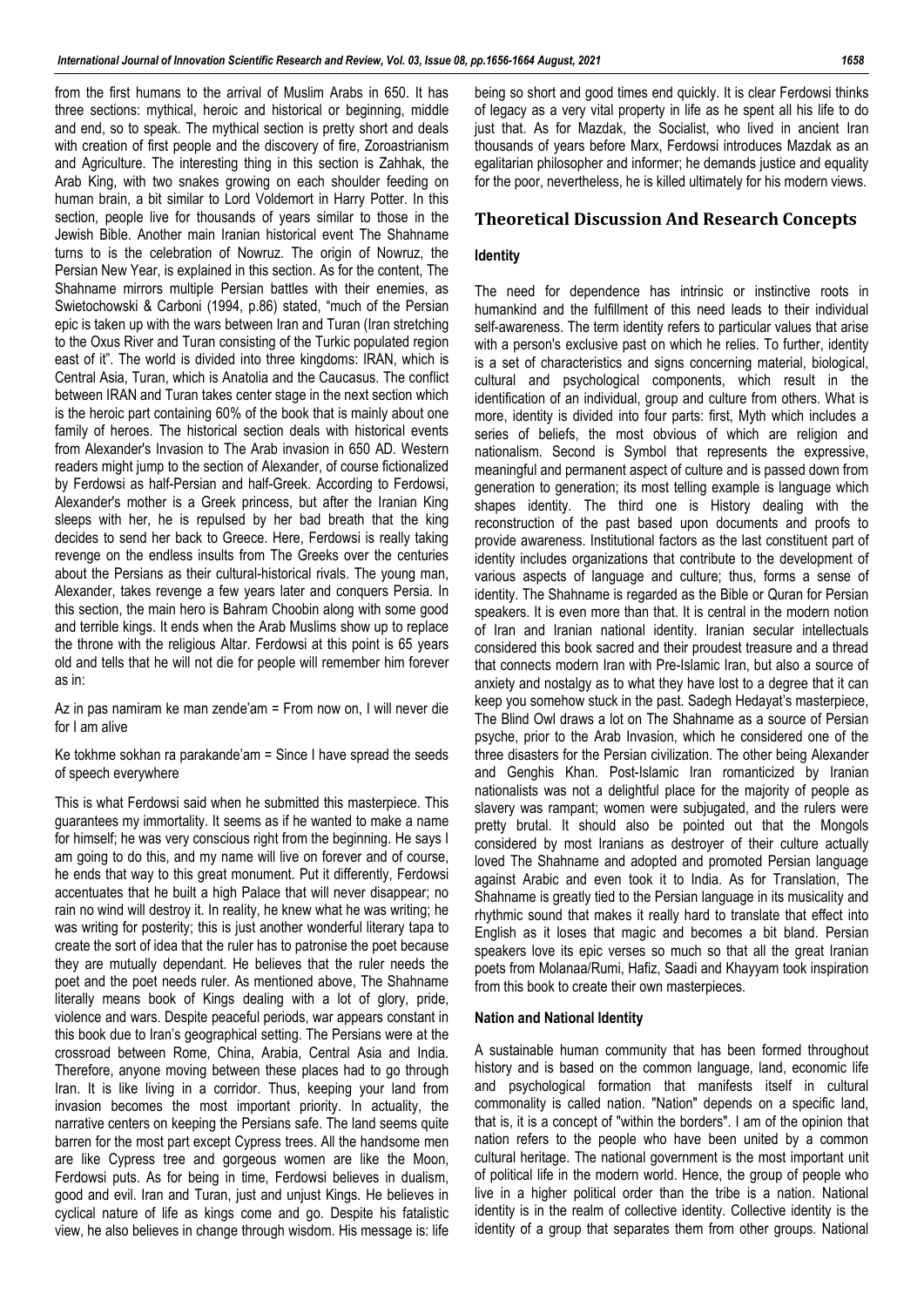identity is a set of common characteristics and values of an independent nation whose people are aware of and through which they feel sort of belonging to each other. Moreover, national identity distinguishes a nation from others and provides the means to introduce that nation. Identity is a response to the natural need of man to identify himself with a series of cultural, historical and geographical elements and phenomena, such as a common political land, religion, language, political memory, social views and a series of customs, traditions, literature and common arts. Indeed, a set of these concepts creates national identity that establishes the national identity of a human, group or a society. Specifically, Iranian identity is rooted in the myths that their ancestors created and perpetuated thousands of years ago. It also springs from epic stories about ideal Iranian kings and heroes such as Kaykhosrow, Garshasp, Arash and Rostam in the history of Iran. Ferdowsi was a strong intellectual and spiritual figure who firmly strengthened national solidarity. From the dawn of history until now, despite the fact that Iran has been repeatedly invaded by its enemies, sometimes suffered terrible defeats and all the country fell into the hands of foreigners, the Iranians have never forgotten their identity and in the most difficult times, when everything was thought to have been destroyed, the visible and invisible circles of national identity connected them so much so that they could rise like a phoenix from the heap of ashes.

### **Components of National Identity**

Once established, governments need national unity to survive, and this can only be achieved if the government, due to its political existence or ideology, attracts the citizenship of the people of different parts of the country, even those who do not have commonalities. This creates a national identity. Factors of nationality or more precisely the components of national identity cover common ethnicity, race, literature, language, land, history, pains and sufferings, awareness, sense of belonging and commitment to a specific framework. Some scholars also enumerate different constituent elements of national identity as a single political organization, a common historical and cultural background, language, religion and land. Others specify the four basic elements from which national identity comes forth: Primary factors such as language and literature. Developmental factors such as government, modern army and constitution. Inductive factors including higher education, edification and cultivation; ultimately, reactive factors which encompass defending the mother land, selfsacrifice and patriotism.

### **The Shahname And Iranian National Identity**

Persian identity is one of those traits and values that are common among Iranians and is considered specific to them. Based on these characteristics, they are distinguished from other nations and recognized as Iranians. Iranians are one of the few cultural groups in the world who have a clear and accessible identity and their thoughts and collective behaviors are known and definable. Iranian identity is the result of social, political and geographical factors along with bitter and sweet experiences that over time have made this old country stand at the crossroads of the world. Whether we like it or not, the Iranian national identity contains a mosaic that has existed for centuries; but throughout history, a kind of national solidarity has been maintained in Iran through common languages, religions and customs. Iranian people have always accepted their national identity beyond their ethnic, linguistic and local identities. However, one can never deny small and large identities in the shadow of Iranian national identity. Of course, this does not mean the destruction of subcultures, ethnic and local identities; rather, amidst this plurality, it attaches great significance to unity. In fact, the Persian national identity is a broad and all-encompassing umbrella that, in addition to unity, has included all Iranian ethnic groups under it. The Shahname is also the anthem of Mehr-e-Iran Zamin (Love of Iran) and the ups and downs of Iranian life with all its good and bad times, victories, failures and transformations. Besides, Ferdowsi, who has undertaken the honest narration of this adventurous story and his definition and interpretation of Iranian identity, naturally, corresponds to the totality of written, oral, historical and mythical narratives that are used in The Shahname. Nonetheless, the value of Ferdowsi's work is not simply in composing highly epic stories, but the main greatness of his work is in the discovery and preservation of stories that show the formation of rich Iranian civilization and history. It also shows the future record of the existence of a nation that seems to be standing in the center of the world and has faced a series of peaks and valleys throughout the millennia.

Az ân pas barâmad az Iran xoruš = After that, roars were heard from Iranian army

Padid âmad az har sui jang-o juš = The roaring came from everywhere

Ke Iran behešt ast yâ bustân = Iran is like a Paradise or heavenly garden

Hami buye mošk âyad az bustân = Where the strong smell of musk is scattered all over the place

Honar nazd-e Iranian ast-o bas = Art can be abundantly found among **Persians** 

Nadâdand šir-e jiyân ra be kas = They have never surrendered by giving anything to anyone

Put it another way, the identity of nations is composed of different and common integrants such as language, culture, religion, ethnicity, customs, political history and geography. In addition, "An awareness of community and shared cultural identity is present in all religious cultures" (Niditch, 2015, p.24). As a matter of fact, these elements and components lead to the creation of a more stable national identity. Therefore, such a nation will remain with its unique identity for centuries, and the events of the time and the passage of time will not disrupt the identity of those people. The people of Iran are considered such a nation. In the following, while examining the various sections of Iranian identity, the role of The Shahname in introducing and reproducing these elements will be scrutinized.

### **Culture and Language**

Culture and language usually help each other to form the character of a nation. However, none of them alone is a determining factor. For example, the Frenchness of the people of France is not only due to the common language of the people of this country, but also because of the culture that has distinguished this nation from other nations; otherwise, the people of Finland and Switzerland also spoke French, but they do not. The French have their own particular customs and traditions, which have been formed over the centuries. Furthermore, most identity-building factors are transmitted through language; be it spoken or written, and this is where the importance of language in building social character and identifying people in society becomes transparent. The Shahname was written in Persian, which is a sequel to the Pahlavi language; a language that could bring all the cultural and historical manifestations of Iran to life in front of the eyes of the eager Persians and attract others with a fiery expression and pleasant order. By composing The Shahname, Ferdowsi played a vital role in introducing the Persian language as the main component of Iranian identity as well as its stability. He built a high Palace that will never disappear; no rain, no wind will destroy it: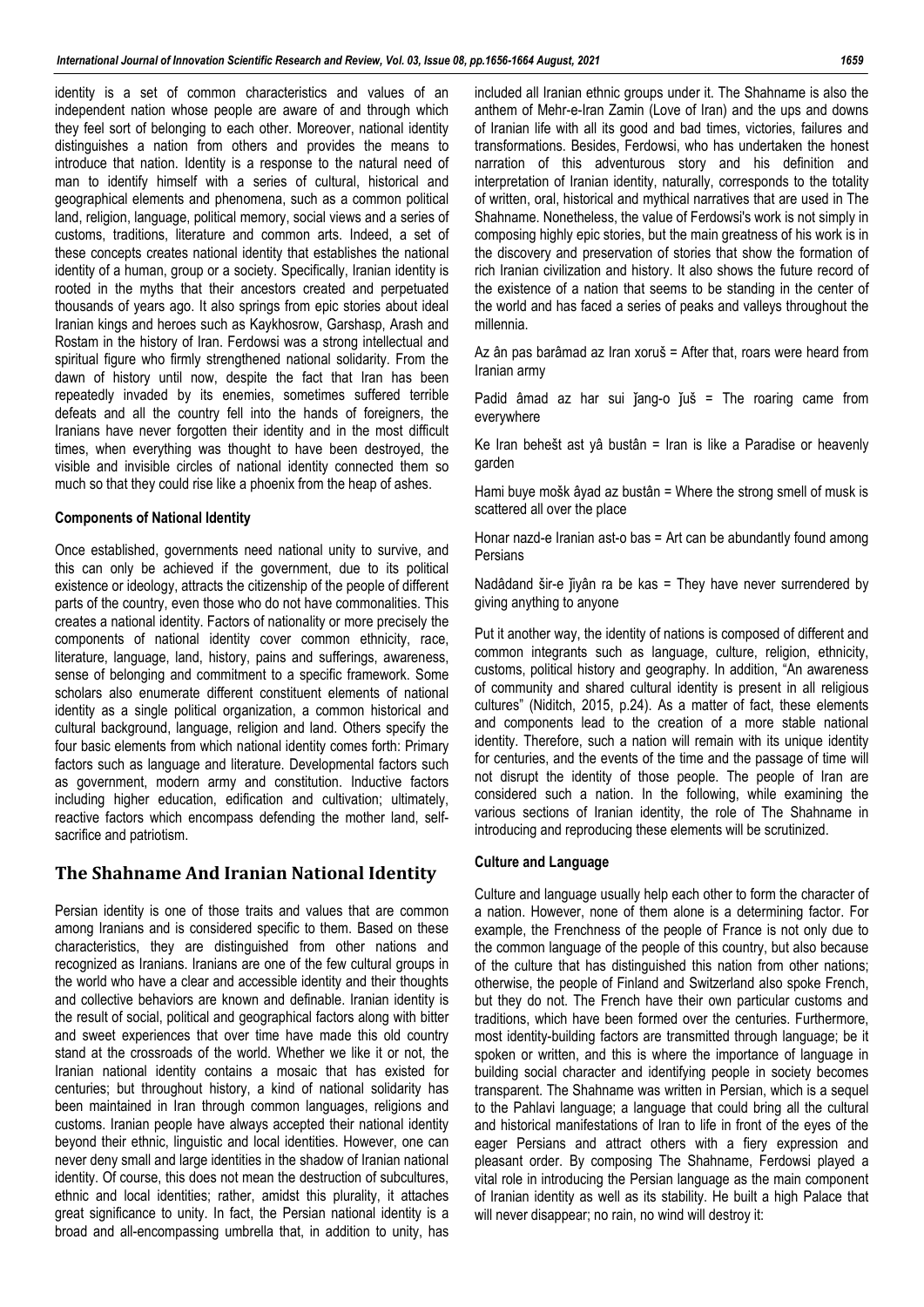Bar afkandam az nazm kâxi boland = With this epic, I built a high Palace Ke az bâd-o- bârân nayâbad gazand = That no rain, no wind will destroy it

He knew what he was writing; he was writing for posterity; this is just another wonderful literary tapa. Indeed, it was really after his valuable work that Persian became an indicator of Iran and Iranians both in terms of linguistic structure and content. In addition to language, Ferdowsi has done an excellent job in the field of culture. His knowledge of the culture, history and civilization of Iran's past as well as his wise and wonderful attachment to Iran and the fate of its people is truly admirable. This master of Persian language puts the culture and living memory of the Persians in a position to narrate stories from the past with complete freedom and chivalry. Also, by observing the principle of truthfulness and preserving the basic skeletons of the stories, directly or indirectly, he outlines the moral origins and behavior of the Persian era. Besides, culture plays an indispensable part in this regard. Cultural heritage includes all cultural dimensions of any social system, in a way that affects our conscious or unconscious mind and is regarded as a historical landmark of a culture and a nation. Ferdowsi does not see Iran only as a geography, but as a culture, a spirituality, a civilization and a wellknown tradition. For this reason, in the first stage, he tries to make his book a symbol of this culture. He recounts the life of the Iranian nation, history, honors, cherished traditions, as well as the behavioral and moral privileges of his people. On the contrary, he reckons the plagues of pride, selfishness, deception, tyranny, lust, individual and social misguidance and jealousy. This masterpiece, The Shahname, celebrates purity, justice, happiness, kindness, family and national interests. The Shahname is a very precious and honorable source of Iran's enduring heritage. A source through which the continuity of Iranian identity and its tribes, from the world of myths and epics to the last years of the rule of the Sassanid kings, can be observed along with their collective consciousness. By composing The Shahname, Ferdowsi paved the way for Persians' cultural independence and political borders. This book was written at a time when Iran, after the collapse of the Sassanids Dynasty, still did not have recognized geographical and political borders, and there was no such thing as Iran at all. In such a period, Ferdowsi mentions Iran and Iranians more than one thousand and two hundred times in The Shahname and sings the glorious song of the Iranianism in the ears of Persian souls so as to bring back the past splendid national identity of Persia to the people after centuries. To illuminate, Persian language seedlings were first planted in Khorasan and Transoxiana, then grew and spread all over the place much sooner than expected. The effect of this magical language was so incredible that foreigners, who for historical reasons ruled in parts of Iran, had to use the same language as a lingua franca, cultural tool and a unifying factor. Turning to Persian or Farsi language means that an Iranian wants this language to be the basis of his thoughts and emotions. Ferdowsi and other Persian poets strove to revive Iranian culture and civilization, so to speak. Persia was a very interesting place because this was the time when local dynasts all over Persia, known Iran today, in the South, in the Centre, in the North, and in the Northeast created a national identity for themselves. Besides, this is where the setting of The Shahname comes in since at the time of The Shahname, the Samanids were ruling over Northeastern Iran and what is also Central Asia in Northeastern Afghanistan. The Samanids were very keen to revive the Persian language, tradition, history and even created an ancestry for themselves which linked them to the Sassanid Kings of Pre-Islamic Persia. Thus, it is a flourishing time for Persian literature particularly Persian literature; we also have the emergence of poets both male and female ones in this era. It is also important to note that new Persian has developed out of the middle Persian of the Sassanid

period. Thus, a wonderful interesting and vibrant period they have. Nonetheless, it has to be mentioned that Iran had been occupied and taken over by Muslim Arabs. Islam had swept in at the end of 7th century, that is a few centuries before Ferdowsi started to write The Shahname; a few hundred years of occupation are quite remarkable. Indeed, it is absolutely notable, but the Islamization of Iran did not happen at once. The Muslims came in, however, they left often local governors in the country and also local rulers in the area and then a lot of areas actually converted quite late to Islam and kept their Zoroastrian faith going. Nevertheless, it is interesting and noteworthy of Iran that this revival happened because when one looks at it, it is the only country in the whole region that retained its identity and its language, the Persian. Persian is one of the few languages in the world that has not undergone major changes even after a millennium. Essentially, The Shahname is a 1000-year-old book and Persians still have almost no problem understanding it. Although it goes back further to 7th century, most of the words are common that literate and the elite obviously use today. Perhaps he has borrowed words from a couple of centuries earlier which was middle Persian, but most of the vocabulary is what would have been used. It is a sweeping masterpiece full of battles and bloodshed, Kings and Queens, love and hate, heroes and villains; but The Shahname is more than just a story book or a poem. Indeed, it is sometimes described as the encyclopaedia in Iranian culture and the identity card of the Persian people. Today, The Shahname occupies a place at the heart of Iranian culture. A documented proof whose message and symbolism are just as resonant in the 21st century as they were a millennium ago. Ferdowsi was the product of his time. This was a time when perhaps the familiarity with Persian culture, customs and traditions may have been hanging on in threat of dying out as people converted more and more to Arabic culture and it became more and more acceptable at court. The Shahname is partly a book of education and political ethics. It uses stories to recall the glorious ancient past. Ferdowsi constantly insisted that we are still Persian; this is our culture; this is what we are going to hold on to despite foreigners attempts to convert us that has been quite unsuccessful throughout the centuries. He asks Iranians to go back to what they were and hold on to it. What is more, he gives us the material with which we can. In fact, Ferdowsi was not thinking of overthrowing the whole of the Islamic ruling; rather, he was doing it culturally. His obsessions were sort of a call for the revival of Persian language, civilisation, rituals and traditions.

### **Religion**

"Ferdowsi's poetic metaphysics is always cosmic, proverbial, invoking the power of reason and reasoning, of existential being there, and the necessity of righteousness, none of which is reducible to any known or institutional religion" (Dabashi, 2019, pp.85-86). In some parts of the world, religion has been a leading factor of national solidarity because it has a tremendous impact on the culture and customs of some countries. To exemplify, the role of Catholicism in the formation of Armenia, the Republic of Ireland, Lithuania, Georgia, etc. or the role of Islam in the establishment of Muslim governments such as the Arab countries, some African countries, Pakistan and so on. Among Iranian poets, Ferdowsi has a special place when it comes to religion and worldview. Ferdowsi, as a monotheist, invites man to worship God and considers it as a sign of wisdom and a way to reach genuine happiness:

ǰahân xâsti yâfti xun mariz = You wanted the world and you got it, but do not shed blood Makon bâ ǰahândâr yazdân setiz = Do not fight with God, the owner of the world Or elsewhere Ferdowsi states: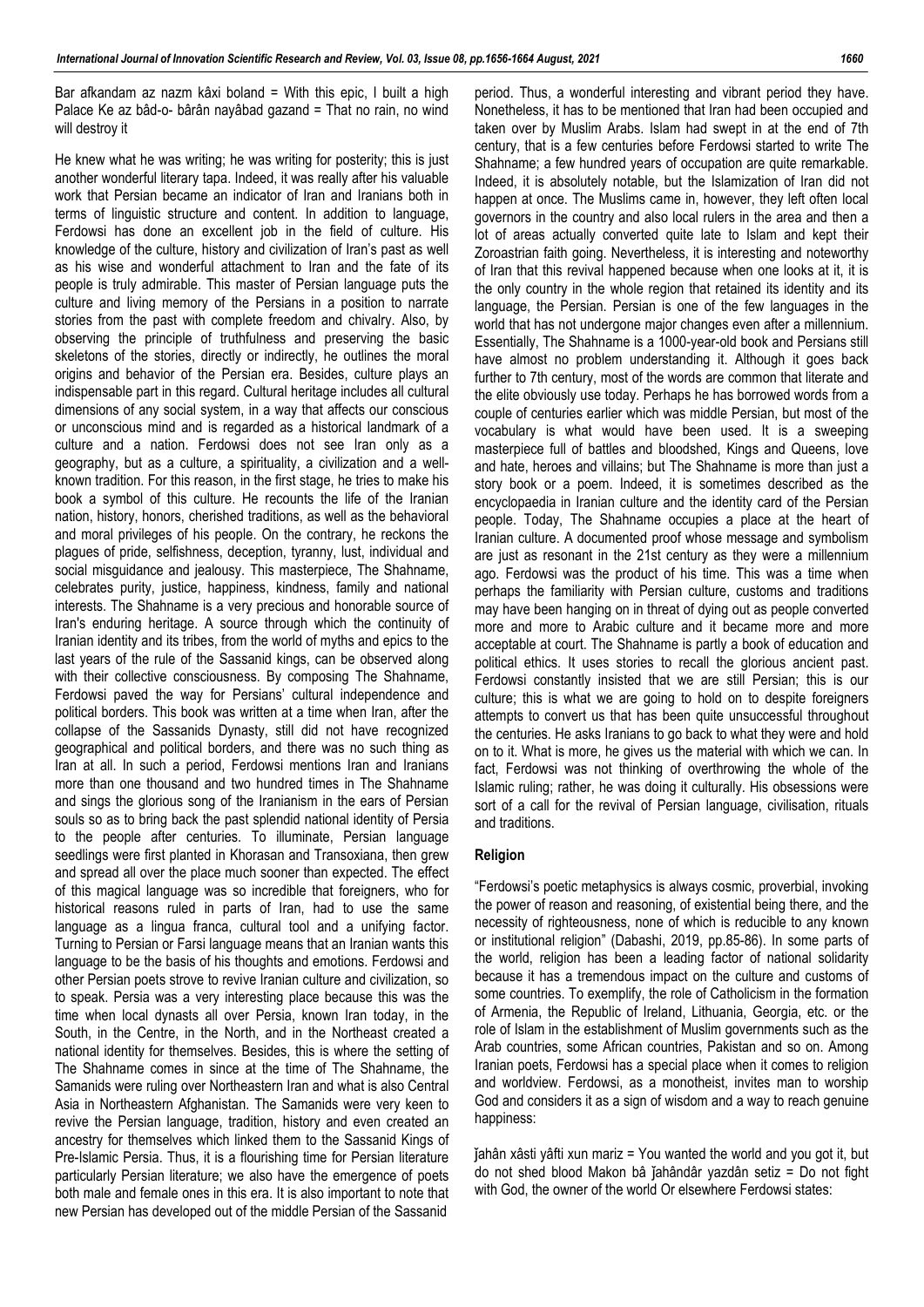Mani kard ân šâh-e yazdân šenâs = The king, who used to be a Godbeliever, became arrogant Ze yazdân bepičid-o šod nâsepâs = He turned against God and became ungrateful

Ferdowsi believed in the Persian God (Ahura) rather than Allah of Islam. This can be seen in the words of Davis, who was a The Shahname researcher, as in: "It is God who keeps us all" (Davis, 2007, p.251). In The Shahname, it has been many times underscored that Iran - the land of Ahura - has never been devoid of religiosity and godliness. Put it differently, Iranians have always followed the path of God under Zoroastrianism, but not necessarily Islam or any other religion. Ferdowsi also insisted that any ruler or king in Persia has a special Farreh-e-Izadi (the Grace of God) that makes him remain faithful to this culture and not seek separation from it or break their bond. Ferdowsi, as the awakened conscience, recognizes the national values of his society; in the meantime, he finds it his nationalhistorical duty to bravely recite the past and present values of his nation in The Shahname in a highly transparent and expressive language. Considering the influence of The Shahname on Iranians, suffice it to say that Ferdowsi, in the full sense of the word, is the most leading national poet of Persia. Iranians' ideology, religion and language all draw its power from this universal masterpiece. As a matter of fact, Ferdowsi was fully cognizant of the fact that with newer religion, you get new festivals, new ceremonies, new culture, new language, etc. He was obviously reasserting the importance of ancient Persian customs particularly Nowruz, the Persian New Year celebration. Indeed, Ferdowsi stresses that we must not forget our historical, cultural as well as ancestral rites. Besides, we do not necessarily have to think it is superior to what we've got now. According to the notes, Ferdowsi seems to have gone and interviewed people, checked these sources quite carefully, the historical things insofar as every King mentioned was a King that can corroborate and so on. Of course, we do not really know almost anything except what is in the poem itself. Whether he was actively going around, I slightly have the feeling that people were coming to him as there is no evidence either way; he was certainly collecting materials. He may have gone round in a relatively limited scope in Khorasan which is where his base was. The Shahname is divided into three parts: myth, heroes and history. The first part starts with the first man who is a cave-dweller, the human being who hunts, collects animals and then gradually tames animals. Thus, there is a series of personalities; then we come to the first ruler who introduces religion. It is a very important point and there is this ruler who introduces Zoroastrian traditions and festivals. The King, Paraxylene, in the mythological section, of course is Jamshid, who is the same as Verdic Hema. He introduces the throne, religion and Iranian New Year, the Nowruz, which is to this day celebrated on 21st of March; but as it often happens in The Shahname, the King becomes too full of himself and arrogant so much so that he starts to see himself as the absolute power and that is when evil strikes and the symbol of kingship, the Farreh-e- Izadi (the Grace of God) abandons him. Even though Ferdowsi does not specify any dates and covers thousands of years in the mythological section, it can be certainly figured out that the time when religion did come into the lives of the Persians is probably sometime around the 6th century BC. This does not mean that Zoroaster himself lived around that time, but according to chronicles, Zoroaster was living around 1000 BC; nevertheless, the introduction of Zoroastrianism is probably the time 6th century BC.

### **Social Customs**

Special celebrations and ceremonies, national costumes and common symbols such as flags, national anthems, national monuments and epics are important factors of nationality in The Shahname. They provide a means of solidarity and closeness between the people of a nation. Although many ancient Iranian cultural and social customs have been invaded by foreign cultures to this day, a great amount of them, still retain their progression and continuity. It is understood that again The Shahname has played a vital role in this regard. It probes into not only the smallest, but the most general, internal and external issues of Iranian society in different eras despite the differences in historical, social and cultural conditions in a society that is constantly exposed to aggression, natural disasters, rivalries, wars and megalomania. Moreover, the selfishness of those in power can be seen everywhere in the positive behavioral motives and the most obvious temperaments of the Iranian people in the diverse geography and eventful history of this nation in the four principles of godliness, rationality, justice and happiness. Ferdowsi has not neglected any point about the culture and civilization of ancient Iran. In this epic masterpiece, one can see Pre-Islamic Iranians from the perspective of culture and customs. Studying The Shahname gives the reader the opportunity to put a question to the origins of festivals, the emergence of fire, glorious scenes of feasts and battles, how to bury the dead and the mourning rites of that time, as well as the marital customs of the ancient Persians. In a nutshell, Ferdowsi, recalling such events, has turned The Shahname into a large museum of studying Iran and Iranians. The heroes, events and stories of The Shahname represent daily events, public thoughts, personal actions and goals of Persians such as Rostam and Sohrab's battle, Rostam and Esfandyar's battle, Siyawush's pass through fire as well as the romance of Bijan and Manijeh.

… They tethered their horses and once again, they grappled in single combat, each grasping the other's belt and straining to overthrow him. But for all his great strength, Sohrab seemed as though he was hindered by the heavens and Rostam seized him by the shoulders, and finally forced him to the ground. The Brave youth's back was bent. His time had come, his strength deserted him. Like a lion, Rostam led him low but knowing that the youth would not lie there for long. He quickly drew his dagger and plunged it in the lionhearted hero's chest, Sohrab writhed, then grasped for breath and knew he had passed beyond concerns of worldly good and evil. (Davis, 2007, p.71) Regarding this excessively heartbreaking battle between Rostam and Sohrab, Ferdowsi melodramatizes the scene as follows:

Čo bešnid Rostam, saraš xire gašt = When Rostam realized he is going to battle with a young unknown hero, he got astonished

ǰahân piše češm andaraš tire gašt = As if everything went black before his eyes

Beporsid zan pas ke âmad be huš = After Sohrab came round,

Bedu goft bâ nâle vo bâ xoruš = Rostam asked him in a state of moaning

Ke aknun če dâri ze Rostam nešân = What sign do you have from Rostam?

Ke kam bâd nâmaš ze gardankešân = That I wish Rostam's name will be crossed out of the names of heroes.

Konun band bogšây az jošanam = Now, untie my armor

Berehne negah kon tane rošanam = To see my naked and bright body without armor

Čo bogšâd xoftân-o ân mohre did = When Rostam took off Sohrab's armor and saw his necklace

Hame jame bar xištan bardarid = Rostam tore up all his own clothes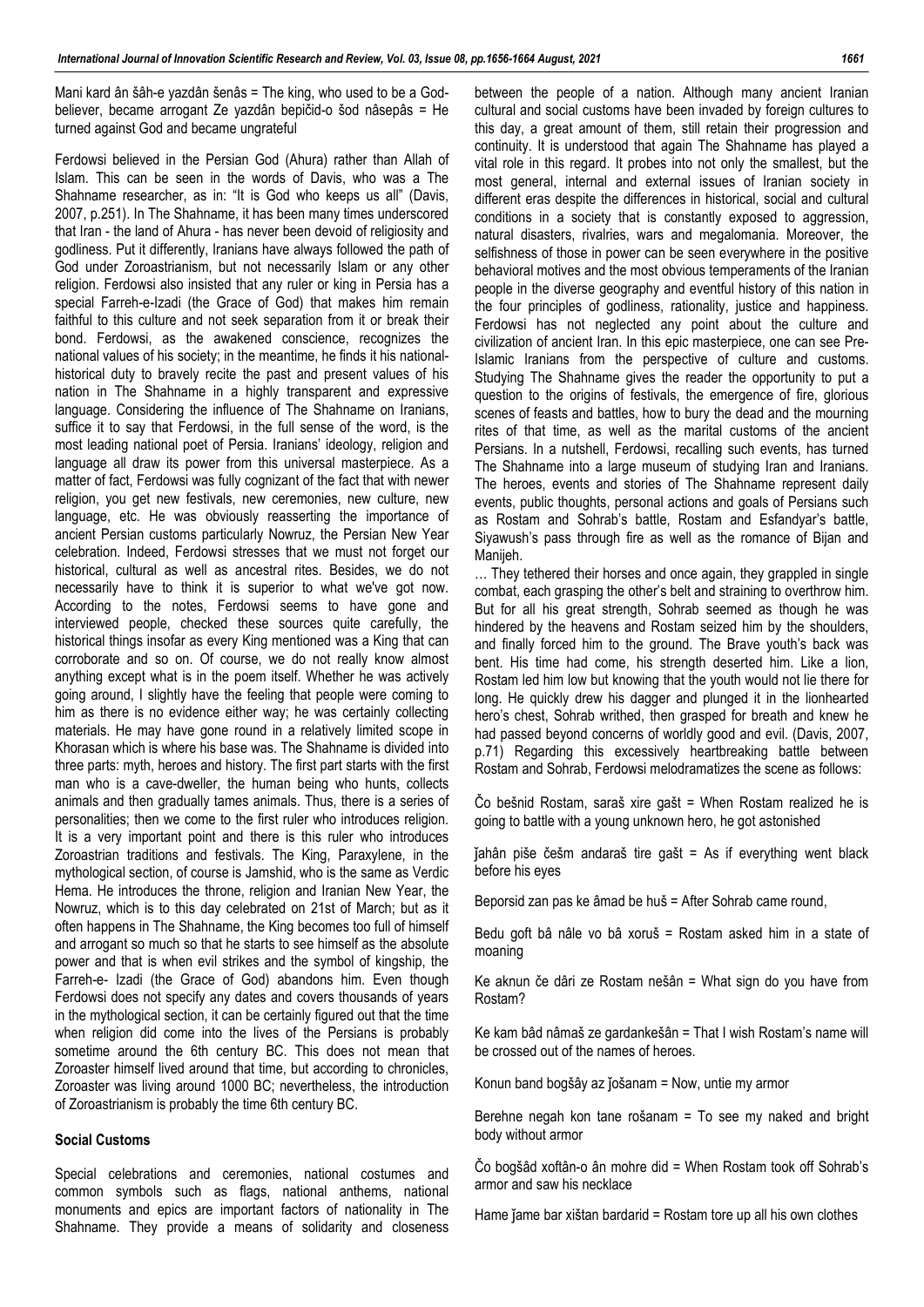Hami rixt xun-o hami kand muy = Rostam injured himself, lost blood and tore his hair

Saraš por ze xâk-o por az âb ruy = His head was full of dust and his face drowned in tears

Bedu goft Sohrâb kin badtarist = Sohrab told Rostam, this is wrong

Be âbe do dide nabâyad gerist = You should not cry and ruin yourself

Az in xištan koštan aknun če sud = There is no use and benefit in killing yourself

Čenin raft-o in budani kâr bud = What is done is done and nothing can be done

As for the combat between Rostam and Sohrab, this part is written with so much emotion that really breaks your heart. Rostam's grief is so overwhelming as if his world has turned into a complete and utter darkness. This giant of a man is reduced to gut-wrenching sorrow. Here, the verses are absolutely amazing and poignant. The core of the story is when the battle between Rostam and Sohrab takes place where the father kills the son by mistake. Rostam's father was Zaal, an albino man raised by a mythical bird, Simorgh or Phoenix. Rostam is like Hercules or Achilles in Homer's Iliad. He is the bravest and noblest Iranian. Rostam is always called for when the kingdom is under attack. Hence, he is a king saver and sometimes even kingmaker. Notwithstanding his invincibility, as a human, he sometimes makes terrible mistakes. The most heart-wrenching part of The Shahname is when Rostam kills Sohrab, his own son by mistake which he finds out later. Siyawush is another tragic hero accused of rape. "And Siyawush increased in might and beauty, and you would have said that the world held not his like" (Zimmern, 2000, p.251). He goes through fire to prove his innocence, but later murdered by the Turanian King and becomes a symbol of innocence and absolute victim. At some point, Rostam is too old and refuses to save the king from another Turanian attack. However, Iran is saved by another hero, Esfandyar. He challenges Rostam to become the ultimate hero in Iran. In this epic battle, Rostam shoots an arrow into Esfandyar's eyes, nonetheless, he is devastated for killing another Iranian hero. Indeed, this is a bad omen. He knew it. Soon after, Rostam's halfbrother with the help from the king of Kabul whose mother is also incidentally from Kabul, plots against them and kills him. This is the end of heroic section. Consequently, here are a few interesting things that can be noticed in The Shahname. The first one was trash talking. There's so much trash talking before every fight. It is quite funny how Ferdowsi allows his characters to sell their thoughts and feelings boasting and showing off their arrogance. It is said that modern Iranians have a similar tendency to see themselves above everybody else. I guess that can be true about many people in the world. Maybe the influence of The Shahname had something to do with it. The second noticeable thing is that horses have almost God-like qualities for the Iranians. Rostam's horse, Rakhsh, for example, is smarter than him most of the time. This horse has a well-developed character and treats better than humans and almost having a divine power. When Rostam is fooled at the end, Rakhsh knows the plot but has to obey Rostam despite knowing that they are plunging to their debt. Thinking of Iranians today, we tend to associate horses with the people of Central Asian steppes like the Turks and the Mongols. There is a theory that the Iranians might be from the steppes of central Asia themselves who came down a few thousand years ago; then, the Turks followed perhaps thousand years later and finally the Mongols in 13th century. As for women, most women are paper-cut characters, but occasionally you come across female warriors or strong women mostly in Kabul, Turan, Balkh or Rome. They take initiatives and try to get in touch with the strong handsome men. Incidentally, all the major Heroes have known Iranian mothers. Rostam's mother is from Kabul. Sohrab's mother is from Samangon, north of Kabul. Alexander's mother is Greek and finally, Esfandyar's mother is Roman.

### **Common Land**

The existence of a common land is one of the substantial factors of unity among individuals. People living in the same land, whether they like it or not, gradually find linguistic and cultural solidarity. Thus, it is correct to say that political borders over time give rise to the emergence of nations. Place and space are the main prerequisites that meet the needs of human identity. It is also said that geography is the objective and tangible crystallization of national identity. The land, which is intricately linked to economics and politics, determines the unit of survival for the individual. This means that only with that specific land will it be possible for a nation to achieve its goals and meet its needs. On the other hand, the components of national identity need to be formed in a spatial context in order to ultimately lead to national integration. This platform can be called a common land that plays the role of identifying and perpetuating national identity. Most thinkers consider the existence of a common land as a component of unison among the people of a country because the individuals living in a joint geography inevitably find cultural and historical harmony with one another; consequently, no people can be considered a nation without belonging to a particular land. With a little speculation in the creation of The Shahname, it can be perceived that Ferdowsi is an earnest lover of Persia and this can be found in every single verse of this splendid work. The best example can be seen in his defense of the homeland where the enemy intends to attack Iran. Regarding Rostam, Abdullaeva & Melville (2008, p.72) believe that "Firdausi's descriptions of Rostam are so hyperbolical that he hardly seems human: his constant epithets arc 'mountain' or 'elephantbodied,' due to his size and invincibility". Ferdowsi creates Rostam to both bring the Iranian cry to the ears of the enemies and awaken the Iranians. To make it more tangible, The Shahname encourages people to protect their borders and sovereignty from the clutches of foreigners. The stability of this land, Iran, in spite of all the troubles and wars as a country along with a definite range of civilizations in history, demonstrates that there is an inseparable and unbreakable bond between this land and its inhabitants. Hence, we see in many stories of The Shahname, in the balance of love and affection for Iran, life is not valuable and measurable. Even the honor and gallantry of the heroes is due to their protection of Iran. In other words, if the issue of Persian Kingdom is removed from the verses of The Shahname, there will be no need for all this self-sacrifice and patriotism. According to Ferdowsi, the freedom and evolution of the Iranian nation depend on a full-fledged struggle against the elements of destruction and aggression. By composing epic poems, Ferdowsi creates the spirit of nationalism and defense of the land in the hearts and souls of every Persian. In his words, the land of Persia is the place of courageous and wise men and it is a pity that it becomes a hotbed of jackals:

Dariq ast Iran ke virân šavad = It is a pity that Iran is destroyed

Konam-e palangân-o širân šavad = And become a place for the barbarians and beasts (leopards and lions)

### **Common History**

People, who have a long, rich recorded history and have gone through major historical transformations, take advantage of a principal factor of solidarity and justify themselves in that they must remain a nation and form a government. Iranians, Romans, Chinese and Egyptians are among the nations whose historical antiquity leaves no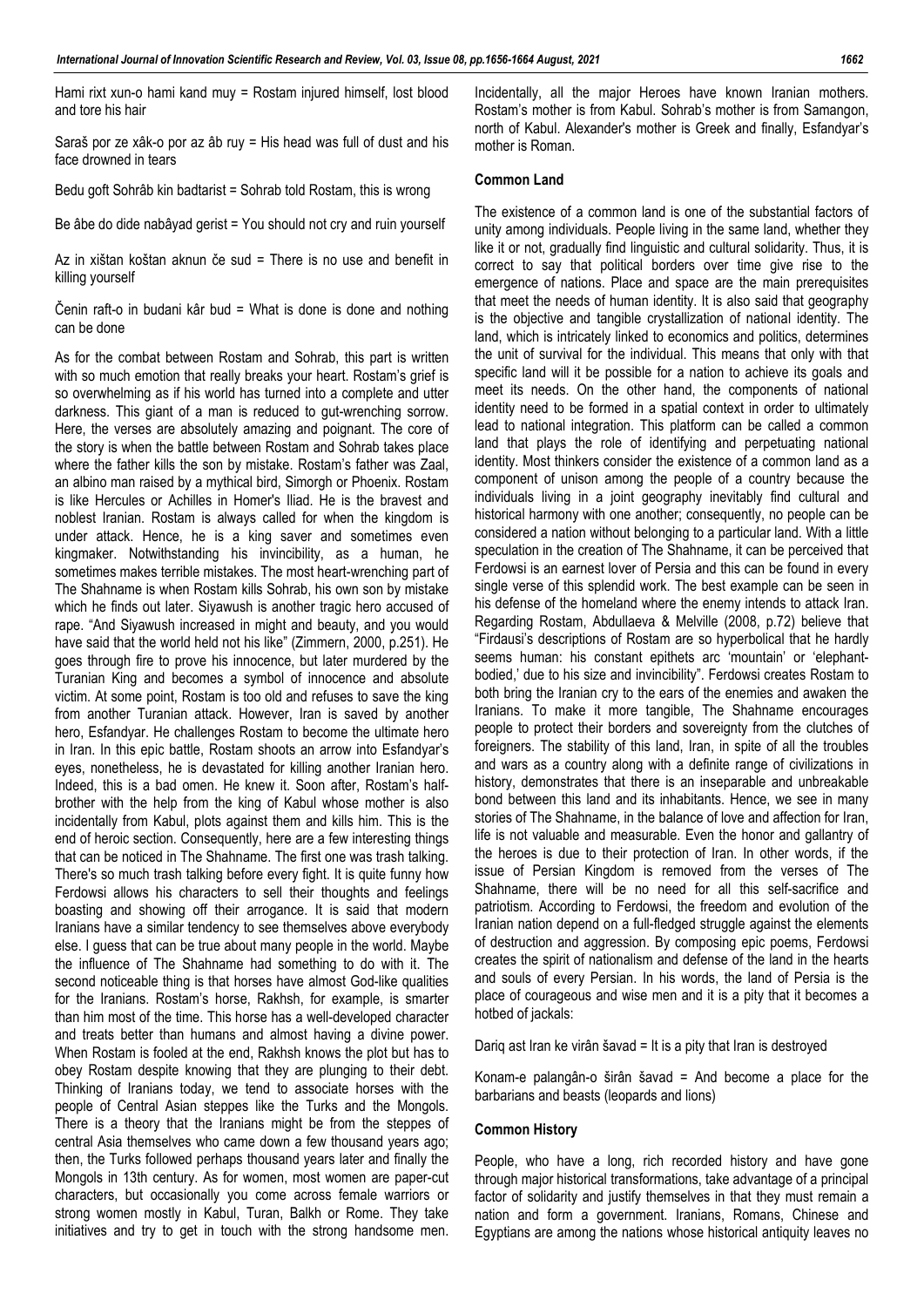doubt that they are historically and culturally great nations. This element can be used as a potential national power when faced with problems and can strengthen national unity. Iranian identity has been crystallized since millennia BC. With the arrival of Aryans in Iran and the formation of The Aryans, The Madi, The Achaemenid, The Parthian and The Sassanids dynasties, Persian identity has been formed coherently and has continued until the contemporary period. Ferdowsi tries to extract the Iranian. identity from the depth of Iranian civilization, history and behavior; it also criticizes it in dealing with other cultures and civilizations. This precise and wise view causes not only the reader to discover his identity in the path of The Shahname stories, but also to know the identities of non-Iranians such as Chinese, Indians, Turks, Romans, Tazis (Arabs) and other ethnic groups. Ferdowsi considers Iranians as Azade (Liberal) and Iran as the cradle of liberty. Dabashi (2019, p.84) furthers this by saying that "Ferdowsi's The Shahname reads on the porous borderlines of myth, heroism, and history— all brought together into a seamless epic narrative. It is precisely on the fluidity of those lines forming and feeding on one another that his life and lifetime achievement need to be read." The Shahname is the battlefield of the Iranian nation in the struggle for destiny - on both the political and cultural fronts and in the external and internal arenas - to stay and boast in the face of all kinds of hardships, hostilities and aggressions. This book also encompasses a wide range of heroic encounters; from the war of Tahmurth with Divan, Fereydoun with Zahak, Kaykhosrow with Afrasiab and Rostam with Esfandyar, to the scientific and thoughtprovoking challenges of Persian sages with the scholars of ancient Rome. This masterpiece grapples with the themes of oppression, valor, loyalty and anti-authoritarianism. That is, reading The Shahname, especially in the stormy periods of history, has always strengthened the spirit of battle and resistance against the foreign hegemons and domestic dictators. Over 1000 years ago in 1010, the Persian poet, Ferdowsi, finished writing his epic poem, The Shahname or the Book of Kings. It had taken him 30 years to complete. This book consists of some 60,000 verses. It is the longest poem ever written by a single author. Ferdowsi's aim was to narrate the history of the world from a Persian perspective; from the beginning of time until the Muslims' conquest in the 7th century and to preserve the myth and legends of days gone by. It starts with Sassanids dynasty that is from 224 AD and finishes with the Islamic conquest of Iran and the death of the last Sassanid emperor in 651 AD. Moreover, it gives us a very accurate list of Kings about their rules and their deeds. It incorporates heroic as well as mythological section. The Shahname is all about keeping Iran, the idea of Iran and the territory of Iran intact; this is the theme that goes through The Shahname and is also very evident in the last section when all these different things are talked about. The significant point about The Shahname is that in order for every single ruler to have the symbol of power or the glory of God, he has to be a legitimate ruler; once God realised that he's either lying or is not telling the truth, the divine glory abandons him. A question that can arise here is: Is Ferdowsi instructing Kings? In this setting, he depicts a eulogy of the traditions of the pre-Islamic Kings, and it is definitely a sort of book that tells the rulers how to behave. The point is Ferdowsi is not trying to write a history. His book is really didactic and informative. Every ruler comes to the throne trying to set out a blueprint, but they have this throne speech about what they are going to do; how they are going to rule. The Shahname is truly educational; it is about wisdom, practical politics as well as ruling justly and effectively. Ferdowsi does not teach history, rather, he uses history as an example and draws on it for the present time. He is not going through events; that is, there is no chronological sense or dates on this book; thus, it is not history in that sense. The Shahname has taken some time to find its place and audience. To illustrate, there is evidence that it was obviously survived for afterwards; even then, it did not get a great reception perhaps at court; but other poets were aware of it. There are references to it scattered; for example, the palaces of the rulers had scenes from The Shahname on their walls. Another notable point regarding The Shahname is the coming of the Mongols which ostensibly would be disastrous, and a lot of Iranians think it is the end of civilisation after the Arab invasion, but in fact, the Mongols were coming from inner Asia who ironically made contributions to the preservation of Persian language, culture and civilization. Mongols were barbarian and needed to be educated. This is absolutely a critical thing and some of the Persian bureaucrats especially a man called Atamolk Jovayni wrote a chronicle of Chengiz Khan invasions liberally filled with quotations from The Shahname and used it as a sort of paradigm for Mongols. The Shahname was truly educating the rulers. Having read The Shahname and been acquainted with Persian civilization, Mongols adopted Persian language for their ruling as they had nothing superior to Persian culture and language. "Traditionally, Persian culture was an elite, high-culture art and consisted of written works only". (Yarshater, et al., 2009, p.44). Simply put, Persian literature and culture was of such a high status that absorbed many foreign cultures and rulings in itself rather than be immersed by them. With the arrival of Safavids in the 16th century, there were productions of magnificently illustrated The Shahname and the glorification of ancient Persia during the late 18th century. For example, when the new King comes to power, they also look back and use The Shahname as the epic that tells them all about Persian Pre-Islamic customs and traditions which have continued to this day. Form my personal viewpoint, The Shahname has kept its relevance with Iranians, and it has saved the Persian language. What is more, it has created new artistic drawings, wall paintings and ceilings painted with scenes from The Shahname. What must be remembered is that The Shahname is recited and understood by both literate and illiterate people to such a degree that Persian readers, having read this book, are captivated by its miraculous verses calling Iranians for patriotism, as in the following:

Čo Iran mabâšad tan-e man mabâd = If it were not for Iran, then my body would not exist Bar in bum-o bar zende yek tan mabâd = Nor does any Iranian

The Shahname is of very nationalistic sentiments for Iranians. It is also regarded as a linguistic heritage for them. In other words, it really exists as an encyclopaedia of Persian linguistics as well as a Glossary of all the words we have today. In the 13th century, Iranians began to create Persian dictionaries. An amazing feature of The Shahname is that it defies literacy, which is to say, you do not have to be highly educated and literate to comprehend it. Persians feel so proud to recite the verses of The Shahname publicly as it is immensely concerned with their patriotism; thus, linguistically, it remains as the high Persian for them. Of course, Iranians do not talk as The Shahname language, but it is extraordinary how they are at ease with The Shahname.

### **Common Race**

Another facet of nationality, especially in the past, has been the common factor of race and ethnicity. The Shahname, as a transethnic work, has best introduced the characteristics of the Iranian people and Persian race. It is a happy anthem of a courageous nation who have not been safe from any incursion and plunder. Persians' eventful history is replete with constant struggle for freedom and peace. Nonetheless, they have accepted this destiny not with lamentation and sorrow, but with joy arising from magnificent souls. Despite threats to Iranian identity and culture, Ferdowsi' message never went out of style, nor did he go into oblivion. He turned an ethnic text away from extremism into a trans-ethnic text. The Iranian identity in The Shahname does not aim to humiliate other nations to